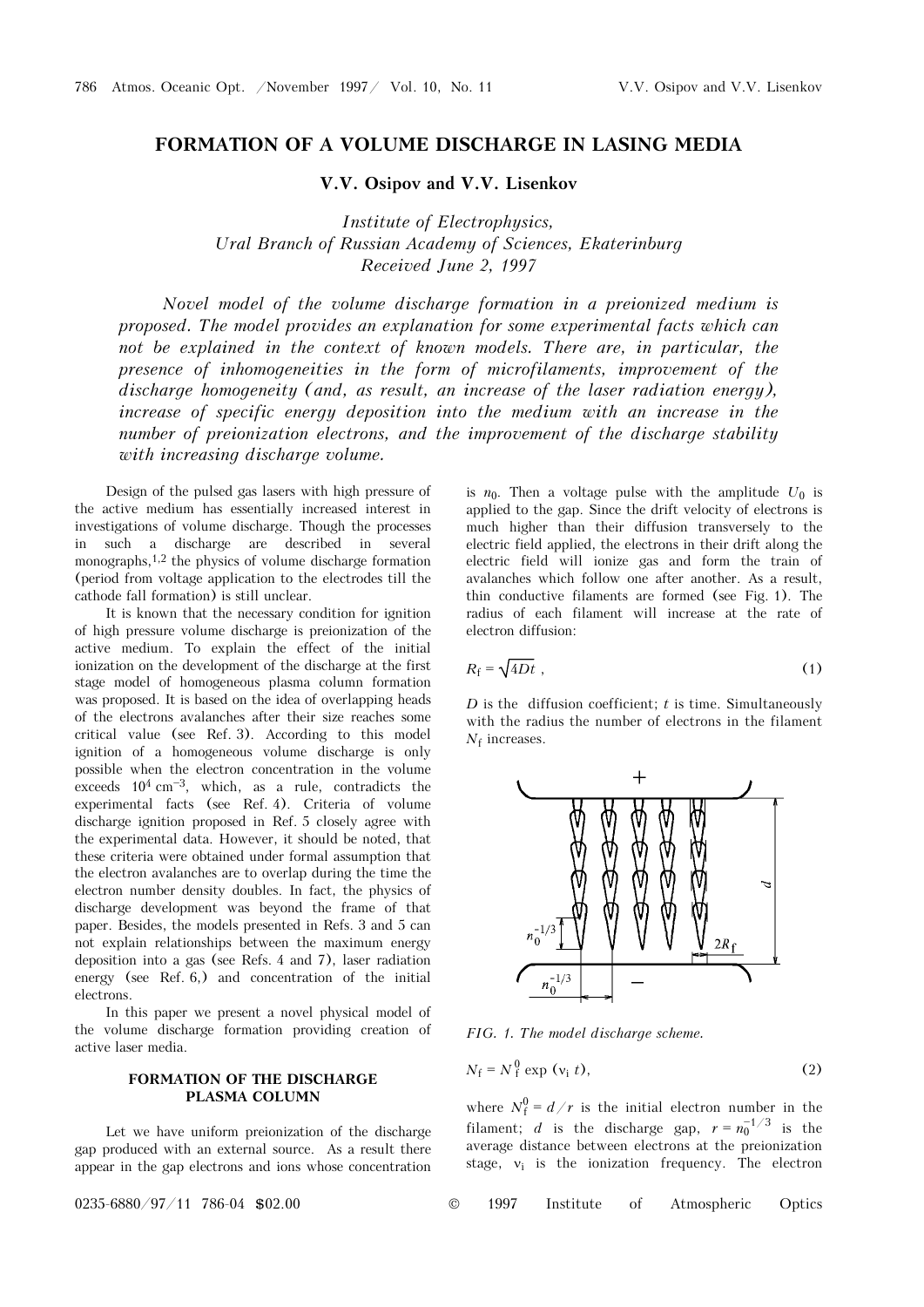concentration within a filament can be calculated in the following way:

$$
n_e = \frac{N_{\rm f}}{\pi R_{\rm f}^2 d} = \frac{n_0^{1/3} \exp{(v_{\rm i} t)}}{\pi R_{\rm f}^2} \,. \tag{3}
$$

Once the filament radius reached Debay radius

$$
R_{\rm D} = \sqrt{kT_e / (4\pi \, e^2 \, n_e)} \tag{4}
$$

the filament extension is dramatically inhibited since the electron diffusion is changed for the ambipolar one. That means that in the time interval  $( $10^{-7}$  s)$ considered the filament extension terminates.

Equating  $R_D = R_f = R$  one can easily determine the filament radius at that moment in time:

$$
R = \sqrt{\frac{4D}{v_i} \ln \left( \frac{kT_e}{4 e^2 \sqrt[3]{n_0}} \right)}.
$$
 (5)

By introducing the value  $n_0^{\text{cr}} = R^{-3}$  (called the critical concentration), we can write the criterion for homogeneity of plasma discharge column as follows:

$$
n_0 \ge n_0^{\text{cr}} = \left[ \frac{4D}{v_1} \ln \left( \frac{kT_e}{4 e^2 \sqrt[3]{n_0^{\text{cr}}}} \right) \right]^{-3/2}.
$$
 (6)

Thus, if  $n_0 < n_0^{cr}$ , the plasma is formed of a great number of filaments. It was observed in Ref. 6 when a thin layer of volume discharge was investigated by optical methods. It should be noted that the integral glow the filaments can give an impression of the discharge homogeneity.

Moreover, if  $n_0 < n_0^{\text{cr}}$  the process of nonuniform excitation could be dramatically enhanced in the medium wherein the role of step-ionization processes quadratic in the electron number is great.

As  $n_0$  increases up to  $n^{cr}$  the filament density grows and, as consequence, the homogeneity of the discharge improves. The area occupied by the discharge (the sum area of all filaments,  $S_f$ ) and its ratio to the active area of the electrodes *S* will also increase. As a result, the specific energy deposited into the gas volume occupied by the discharge plasma column (filaments) will decrease. It should produce a good effect on the discharge stability and increase the maximum energy deposited into the gas.

Using this model we have tried to explain some experiment with lasing media where either the maximum energy deposit into the gas, $4,7$  or the laser emission power<sup>6,8</sup> were observed to depend on  $n_0$ . For this purpose the ratio  $S_f/S$  versus  $n_0$  was calculated for experimental conditions of the above references. The kinetic coefficients required  $(D, v_i, T_e)$  were found from the Boltzman equation (see Ref. 9) solved numerically.

The calculated results are shown in Fig. 2. It is seen, that in all cases  $S_f < S$ . This is caused by the fact that the initial electron concentrations realized in the experiments were lower than the critical concentration. For this reason, according to the above model, discharge plasma column in these experiments was most likely composed of a large number of filaments. Hence, the increase in  $n_0$  improved the discharge homogeneity due to an increase in the volume occupied by the filaments thus giving rise to an increase in the radiation energy (see Refs. 6 and 8). It should be pointed out that no consideration has been given to the reasons of channel formation inside a single micro-filament. However, it is obvious, that the less is the number of filaments formed in the gap, the higher is the current density through them and the faster is the channel formation, other conditions being the same. Then, an increase of the filaments number at a constant current density provides an increase in the maximum energy deposited into the gas as was observed in the experiments described in Refs. 4 and 7.



*FIG. 2. Ratio of the total microfilaments area (S*f*) to the active area of electrodes (S) obtained under different experimental conditions.* 

Besides, when analyzing Eq. (6) one can conclude that  $n_0$  increases with increasing  $E/N$  (*E* is the electric field strength; *N* is the number density of gas molecules) which does not contradict the experimental data from Ref. 5.

## **EFFECT OF CATHODE PROCESSES ON THE DISCHARGE FORMATION**

Processes in the cathode region connected with the cathode layer formation show strong effect on the formation of a uniform discharge. To clarify the role of the above processes a one-dimensional model of the discharge formation providing self-consistent description of the processes occurring both in the cathode region and in the main discharge volume was created. This model includes a system of equations for concentration of electrons  $(n_e)$ , ions  $(n_i)$ , excited molecules  $(n_*)$  and the Poisson equation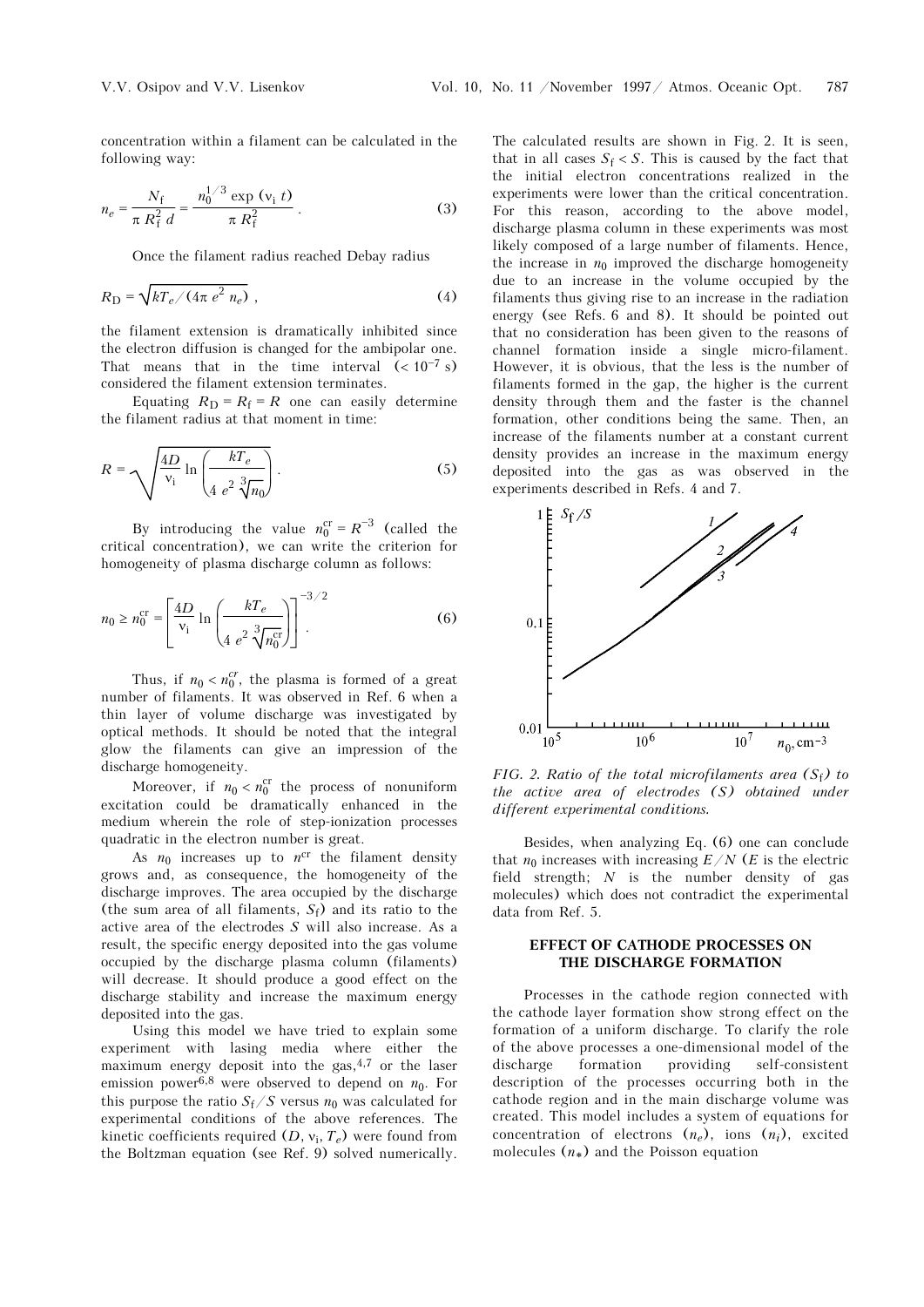$$
\frac{\partial n_e}{\partial t} + \mu_e E \frac{\partial n_e}{\partial x} = v_i(E) n_e,
$$
  

$$
\frac{\partial n_i}{\partial t} - \mu_i E \frac{\partial n_i}{\partial x} = v_i(E) n_i,
$$

$$
\frac{\partial n_*}{\partial t} = \mathsf{v}_e(E) n_e - \frac{\partial n_*}{\tau_p},
$$

$$
\frac{\partial^2 \phi}{\partial x^2} = \frac{e}{\varepsilon_0} (n_e - n_i)
$$

with the boundary conditions on the cathode:

$$
\varphi = 0, \quad j_e = \gamma_i \mu_i E n_i + \gamma_{\text{ph}} \int_0^d \frac{\partial n_*}{\tau_p} dx,
$$

and on the anode:

 $\varphi = U(t),$ 

where  $\varphi$  is the potential;  $E$  is the electric field strength;  $\mu_e$  and  $\mu_i$  are the mobility of electrons and ions respectively;  $ν_i$  and  $ν_e$  are the frequencies of ionization and excitation, respectively;  $\gamma_i$  is the coefficient of the secondary ion-electron emission;  $\gamma_{\text{ph}}$ is the photo-emission coefficient, which is equal to the number of electrons emitted from the cathode per one photon emitted by an excited molecule. The voltage across the gap is assumed to be increased within the front duration  $\tau_{fr}$  and it is approximated by the following function:

$$
U(t) = \begin{cases} (U_0 / \tau_{\text{fr}}) \ t, & t < \tau_{\text{fr}}, \\ U_0, & t \ge \tau_{\text{fr}}. \end{cases}
$$

The results of calculations indicate that the drift of electrons causes formation of positive discharge area near the cathode (ion layer) with the length:

 $\sim \mu_e U_0/(2d\tau_{\rm fr})$ .

Ions partially screen the external field, reducing it in the main volume and amplifying in the cathode region, wherein the increase of the ionization rate occurs. As a result, the plasma column shifts to the cathode and the cathode layer is formed.

It is clear that for a uniform discharge formation uniform electron emission from the cathode should be provided yet before the layer formation. Otherwise, the electrons are not able to compensate for uniformly positive charge of ions what leads to a distortion of the electric field and discharge contraction.

The secondary electron-ion emission traditionally considered as the main source of electrons can not provide uniform electron flow since at the points of local electric field amplification at the cathode (for instance, on micro-pins) a local increase of current of ions and secondary electrons occurs. Thus, the rate of ionization is higher in this area and it can result in the filaments formation.

Uniform electron emission can be provided by the radiation from plasma column, even if it has a filamentary structure described in the previous paragraph since the radiation intensity is averaged over the entire column volume.

Hence, for the homogeneous discharge formation the current of photo-electrons has to exceed that of the secondary electrons to compensate for the inhomogeneities in the electron-ion emission. According to our estimation the ratio between the photocurrent  $j_{\text{ph}}$ and the emission current  $j_{em}$  in the presence of micropins should be about two orders of magnitude.

Calculations of the discharge formation for the experimental conditions of Ref. 4 which, in particular, has determined the lower boundary of the volume discharge existence in the mixture  $CO_2:N_2:H = 1:1:3$ under different pressures were performed to test this estimation. The value of *j*ph/*j*em required for the discharge formation is relatively difficult to be estimated theoretically since it depends on the electrode surface state. Therefore we had to take this value as applied to the experiment at pressure of 1 atm. Then the lower boundary of the discharge existence based on the condition  $(j_{ph}/j_{em})$  >  $(j_{ph}/j_{em})$ <sub>1</sub> was calculated for different pressures. Here  $(j_{ph}/j_{em})$ <sub>1</sub> is the value obtained at 1atm.

The calculated results are shown in Fig. 3. It is seen that theoretical curve (*1*) is in a good agreement with the experiment (*2*).



*FIG. 3. Limiting E/P values (low existence boundary for the volume discharge) versus pressure. Curve 1*  $$ *calculations; curve*  $2$  *– experiment (see Ref. 4).* 

Besides the thickness of the ion layer was found to be approximately the same in all cases.

It is necessary to note here that photo-current is proportional to the plasma column volume, that is, to the difference between the discharge volume and that of ions layer, other conditions being the same. In our opinion, the photo-current decrease can explain the difficulties with space discharge ignition in the small discharge gaps (see Ref. 4). Besides the results of Ref. 10 where highly uniform and long-lived volume discharge was obtained due to filling the gap with electrons can also be explained